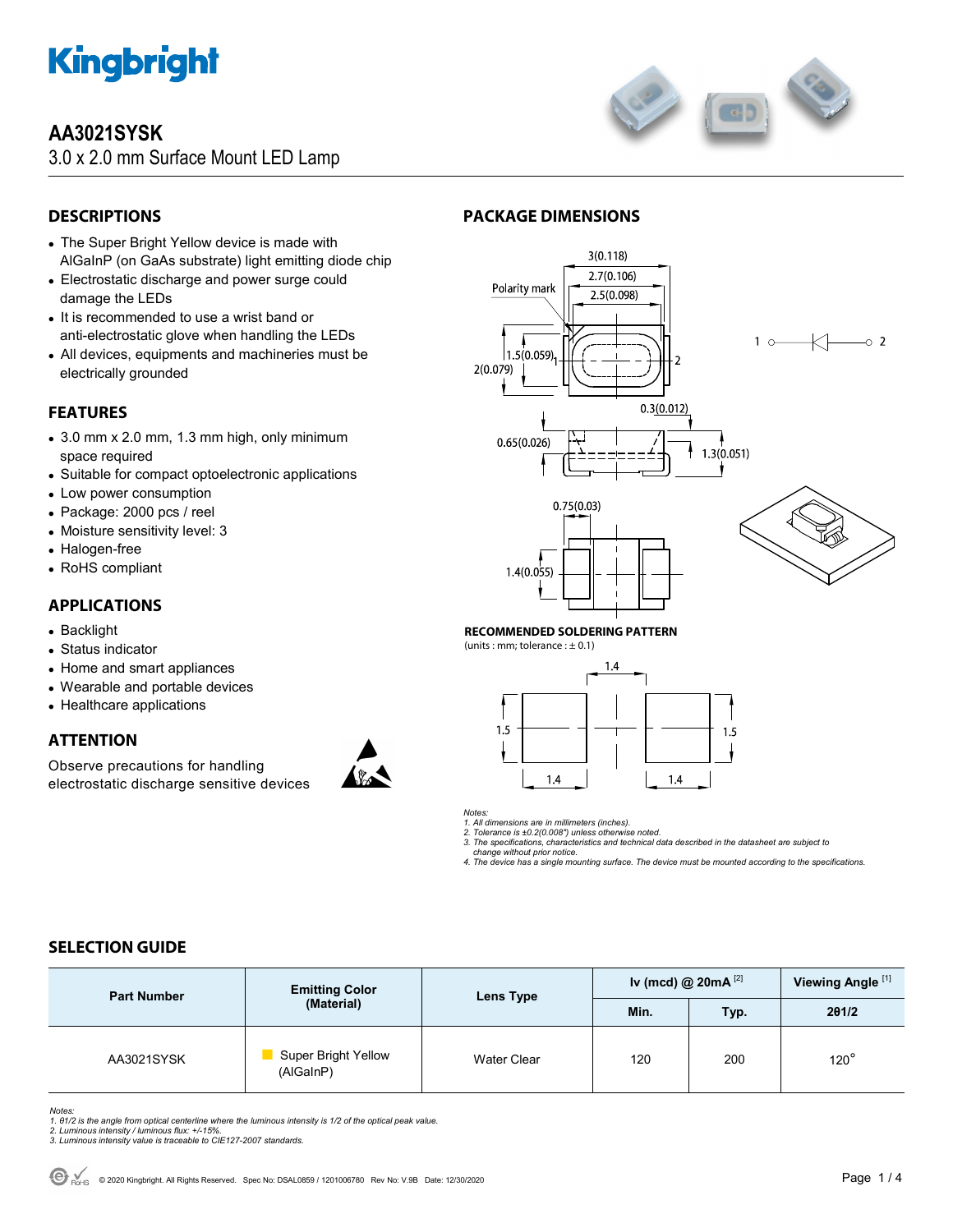# **Kingbright**

### **ELECTRICAL / OPTICAL CHARACTERISTICS at T<sub>A</sub>=25°C**

| <b>Parameter</b>                                                                             |                      |                            | Value        |                          | <b>Unit</b>           |
|----------------------------------------------------------------------------------------------|----------------------|----------------------------|--------------|--------------------------|-----------------------|
|                                                                                              | Symbol               | <b>Emitting Color</b>      | Typ.<br>Max. |                          |                       |
| Wavelength at Peak Emission $I_F$ = 20mA                                                     | $\lambda_{\rm peak}$ | Super Bright Yellow        | 590          |                          | nm                    |
| Dominant Wavelength $I_F = 20mA$                                                             | $\lambda_{dom}$ [1]  | Super Bright Yellow        | 590          | $\overline{\phantom{a}}$ | nm                    |
| Spectral Bandwidth at 50% $\Phi$ REL MAX<br>$I_F = 20mA$                                     | Δλ                   | Super Bright Yellow        | 20           | $\overline{a}$           | nm                    |
| Capacitance                                                                                  | C                    | <b>Super Bright Yellow</b> | 20           |                          | pF                    |
| Forward Voltage $I_F$ = 20mA                                                                 | $V_F$ <sup>[2]</sup> | Super Bright Yellow        | 2.0          | 2.5                      | $\vee$                |
| Reverse Current ( $V_R$ = 5V)                                                                | <sub>lR</sub>        | Super Bright Yellow        |              | 10                       | μA                    |
| Temperature Coefficient of $\lambda_{\text{peak}}$<br>$I_F = 20mA$ , -10°C $\le T \le 85$ °C | $TC_{\lambda peak}$  | Super Bright Yellow        | 0.12         | $\overline{\phantom{a}}$ | $nm$ <sup>o</sup> $C$ |
| Temperature Coefficient of $\lambda_{\text{dom}}$<br>$I_F = 20$ mA, -10°C $\le T \le 85$ °C  | $TC_{\lambda dom}$   | Super Bright Yellow        | 0.07         | $\overline{\phantom{a}}$ | $nm$ /°C              |
| Temperature Coefficient of $V_F$<br>$I_F$ = 20mA, -10°C $\leq T \leq 85$ °C                  | $TC_{V}$             | Super Bright Yellow        | $-1.9$       | $\overline{\phantom{a}}$ | $mV$ °C               |

*Notes:* 

1. The dominant wavelength (λd) above is the setup value of the sorting machine. (Tolerance λd : ±1nm. )<br>2. Forward voltage: ±0.1V.<br>3. Wavelength value is traceable to CIE127-2007 standards.<br>4. Excess driving current and

### **ABSOLUTE MAXIMUM RATINGS at T<sub>A</sub>=25°C**

| <b>Parameter</b>                             | Symbol                      | Value          | <b>Unit</b>    |
|----------------------------------------------|-----------------------------|----------------|----------------|
| Power Dissipation                            | $P_D$                       | 75             | mW             |
| Reverse Voltage                              | $V_R$                       | 5              | V              |
| Junction Temperature                         | $T_j$                       | 115            | $^{\circ}C$    |
| <b>Operating Temperature</b>                 | $T_{op}$                    | $-40$ to $+85$ | $^{\circ}C$    |
| Storage Temperature                          | $T_{\text{stg}}$            | $-40$ to $+85$ | $^{\circ}C$    |
| DC Forward Current                           | IF.                         | 30             | mA             |
| <b>Peak Forward Current</b>                  | $I_{FM}$ <sup>[1]</sup>     | 175            | mA             |
| Electrostatic Discharge Threshold (HBM)      | $\overline{\phantom{a}}$    | 3000           | V              |
| Thermal Resistance (Junction / Ambient)      | $R_{\text{th JA}}$ $^{[2]}$ | 400            | $^{\circ}$ C/W |
| Thermal Resistance (Junction / Solder point) | $R_{th}$ JS $^{[2]}$        | 210            | °C/W           |

Notes:<br>1. 1/10 Duty Cycle, 0.1ms Pulse Width.<br>2. R<sub>th JA</sub> ,R<sub>th JS</sub> Results from mounting on PC board FR4 (pad size ≥ 16 mm<sup>2</sup> per pad).<br>3. Relative humidity levels maintained between 40% and 60% in production area are re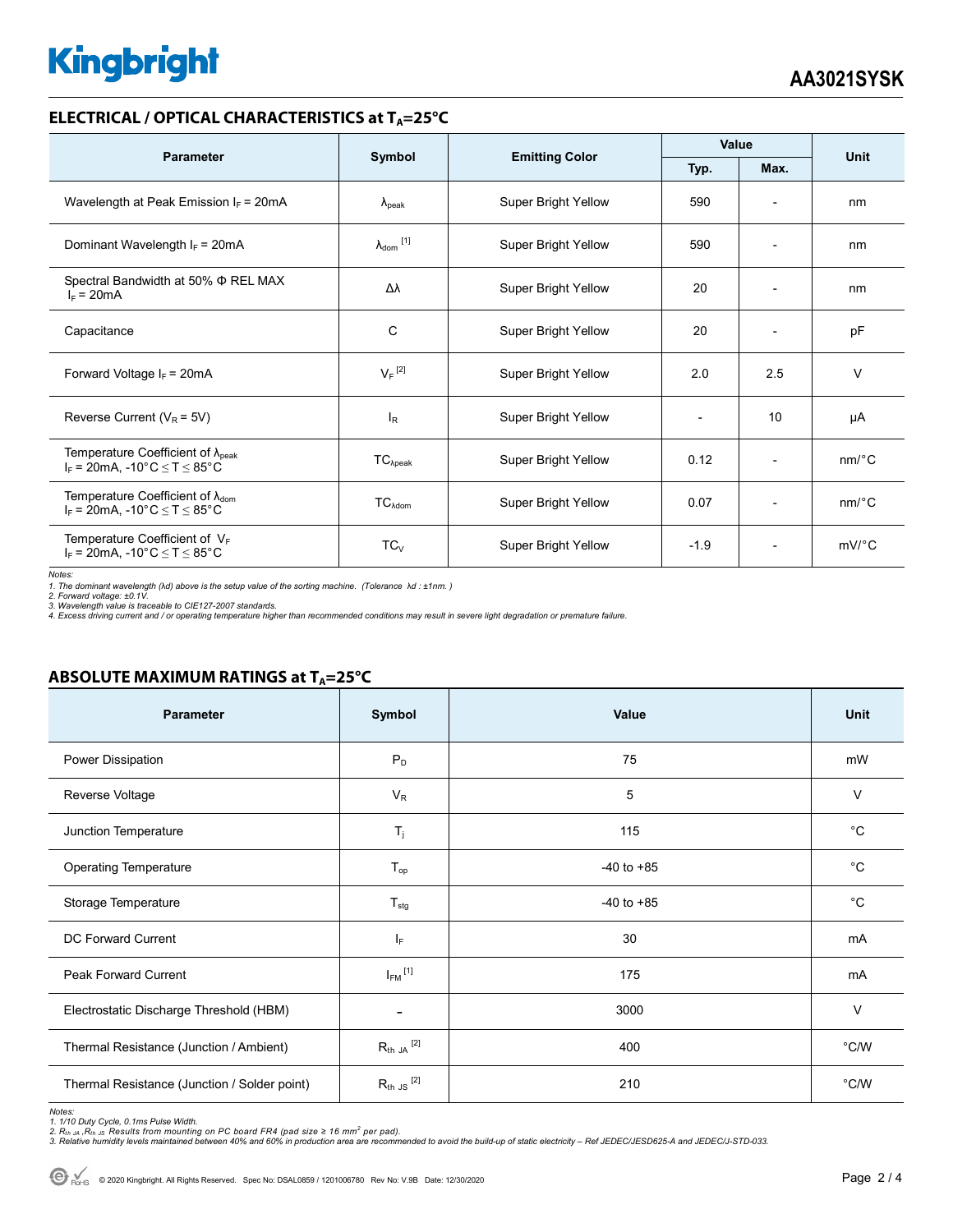# **Kingbright**

## **TECHNICAL DATA**



#### **SPATIAL DISTRIBUTION**



#### **SUPER BRIGHT YELLOW**









#### **REFLOW SOLDERING PROFILE for LEAD-FREE SMD PROCESS**



#### **TAPE SPECIFICATIONS** (units : mm)



#### **REEL DIMENSION** (units : mm)



*Notes:* 

- *1. Don't cause stress to the LEDs while it is exposed to high temperature.*
- 

*2. The maximum number of reflow soldering passes is 2 times. 3. Reflow soldering is recommended. Other soldering methods are not recommended as they might cause damage to the product.*